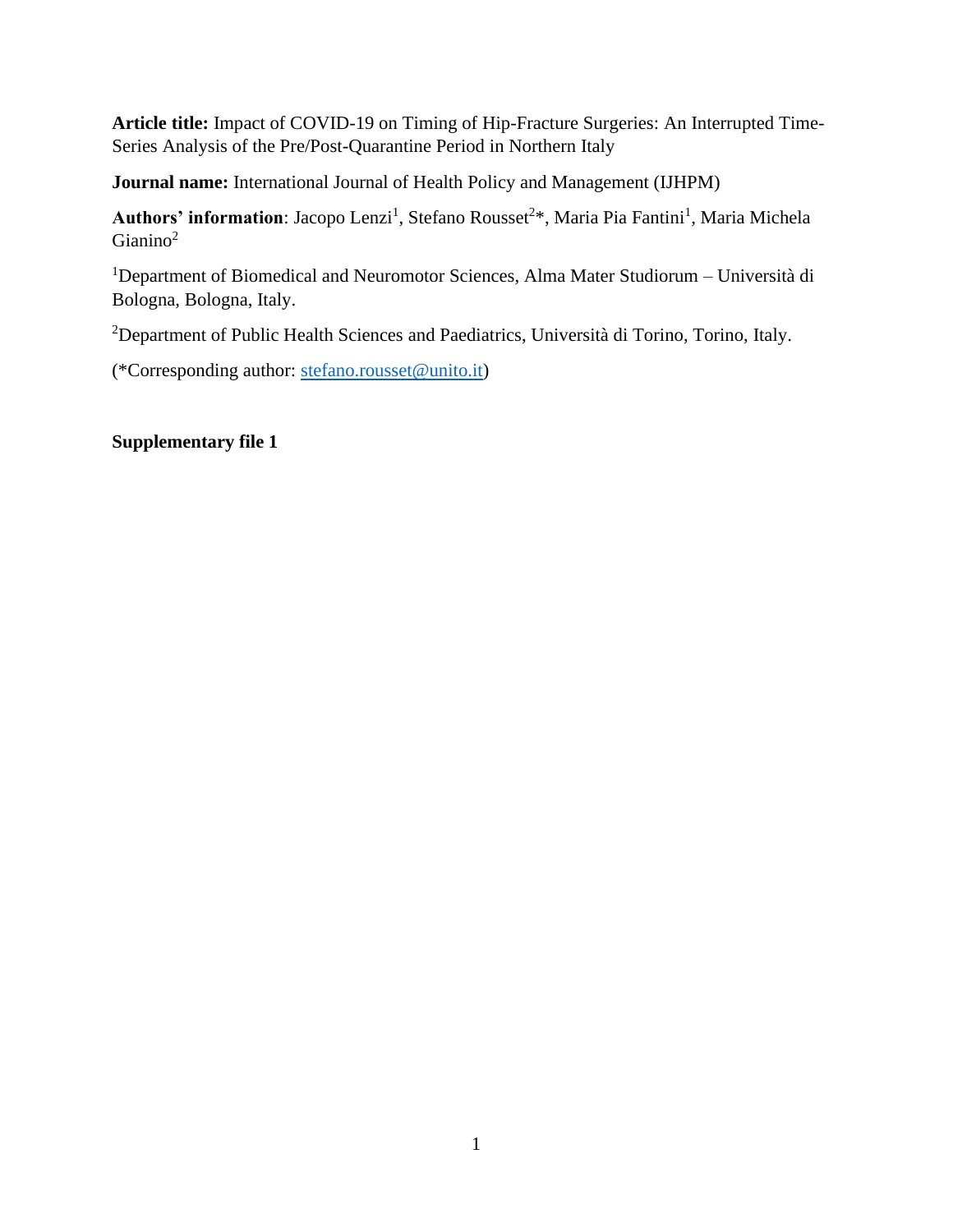|                           |             | Control cohort (2018/19) |             | Study cohort (2019/20) |             |            |
|---------------------------|-------------|--------------------------|-------------|------------------------|-------------|------------|
| Characteristic            | All         | Nov-20 to                | Mar-12 to   | Nov-20 to              | Mar-11 to   | $P$ -value |
|                           |             | $Mar-11$                 | $Jul-01$    | $Mar-10$               | June-30     |            |
| Sex                       |             |                          |             |                        |             | 0.716      |
| Male                      | 2051(25.1)  | 572 (25.5)               | 531 (25.7)  | 524 (24.4)             | 424 (24.6)  |            |
| Female                    | 6135 (74.9) | 1671 (74.5)              | 1539 (74.3) | 1627(75.6)             | 1298 (75.4) |            |
| Age group, y              |             |                          |             |                        |             | 0.962      |
| $<\!\!80$                 | 2102 (25.7) | 576 (25.7)               | 540(26.1)   | 541 (25.2)             | 445 (25.8)  |            |
| $80 - 84$                 | 1956 (23.9) | 541 (24.1)               | 486 (23.5)  | 509 (23.7)             | 420 (24.4)  |            |
| $85 - 89$                 | 2294 (28.0) | 634(28.3)                | 563 (27.2)  | 611 (28.4)             | 486 (28.2)  |            |
| $\geq 90$                 | 1834 (22.4) | 492 (21.9)               | 481 (23.2)  | 490 (22.8)             | 371 (21.5)  |            |
| Charlson index score      |             |                          |             |                        |             | 0.852      |
| $\boldsymbol{0}$          | 6963 (85.1) | 1903 (84.8)              | 1751 (84.6) | 1841 (85.6)            | 1468 (85.2) |            |
| $\mathbf{1}$              | 890 (10.9)  | 242 (10.8)               | 228(11.0)   | 233 (10.8)             | 187 (10.9)  |            |
| $\geq$ 2                  | 333(4.1)    | 98 (4.4)                 | 91(4.4)     | 77(3.6)                | 67(3.9)     |            |
| Hospital status/ownership |             |                          |             |                        |             | < 0.001    |
| <b>LHA</b>                | 5936 (72.5) | 1651(73.6)               | 1496 (72.3) | 1603(74.5)             | 1186 (68.9) |            |
| Research/teaching         | 2054(25.1)  | 532(23.7)                | 506(24.4)   | 502(23.3)              | 514 (29.8)  |            |
| Private                   | 196(2.4)    | 60(2.7)                  | 68 (3.3)    | 46(2.1)                | 22(1.3)     |            |
| Hospital location         |             |                          |             |                        |             | < 0.001    |
| Cities                    | 3440 (42.0) | 911 (40.6)               | 844 (40.8)  | 870 (40.4)             | 815 (47.3)  |            |
| Towns/suburbs             | 4745 (58.0) | 1331 (59.3)              | 1226(59.2)  | 1281 (59.6)            | 907 (52.7)  |            |
| Rural areas               | 1(0.0)      | 1(0.0)                   | 0(0.0)      | 0(0.0)                 | 0(0.0)      |            |
| Hospital volume, HFs/y    |             |                          |             |                        |             | < 0.001    |
| $<$ 50                    | 38(0.5)     | 22(1.0)                  | 3(0.1)      | 7(0.3)                 | 6(0.3)      |            |
| $50 - 149$                | 1106(13.5)  | 309 (13.8)               | 295 (14.3)  | 296 (13.8)             | 206 (12.0)  |            |
| 150-249                   | 3887 (47.5) | 1058 (47.2)              | 1026(49.6)  | 1062 (49.4)            | 741 (43.0)  |            |
| $\geq$ 250                | 3155 (38.5) | 854 (38.1)               | 746 (36.0)  | 786 (36.5)             | 769 (44.7)  |            |

**Table S1.** Patient- and hospital-level characteristics of the control and study groups, by 16-week period. Values are counts (percentages).

*Note: P*-values were obtained with the chi-squared test.

*Abbreviations: LHA*, local healthcare authority; *HF*, hip fracture.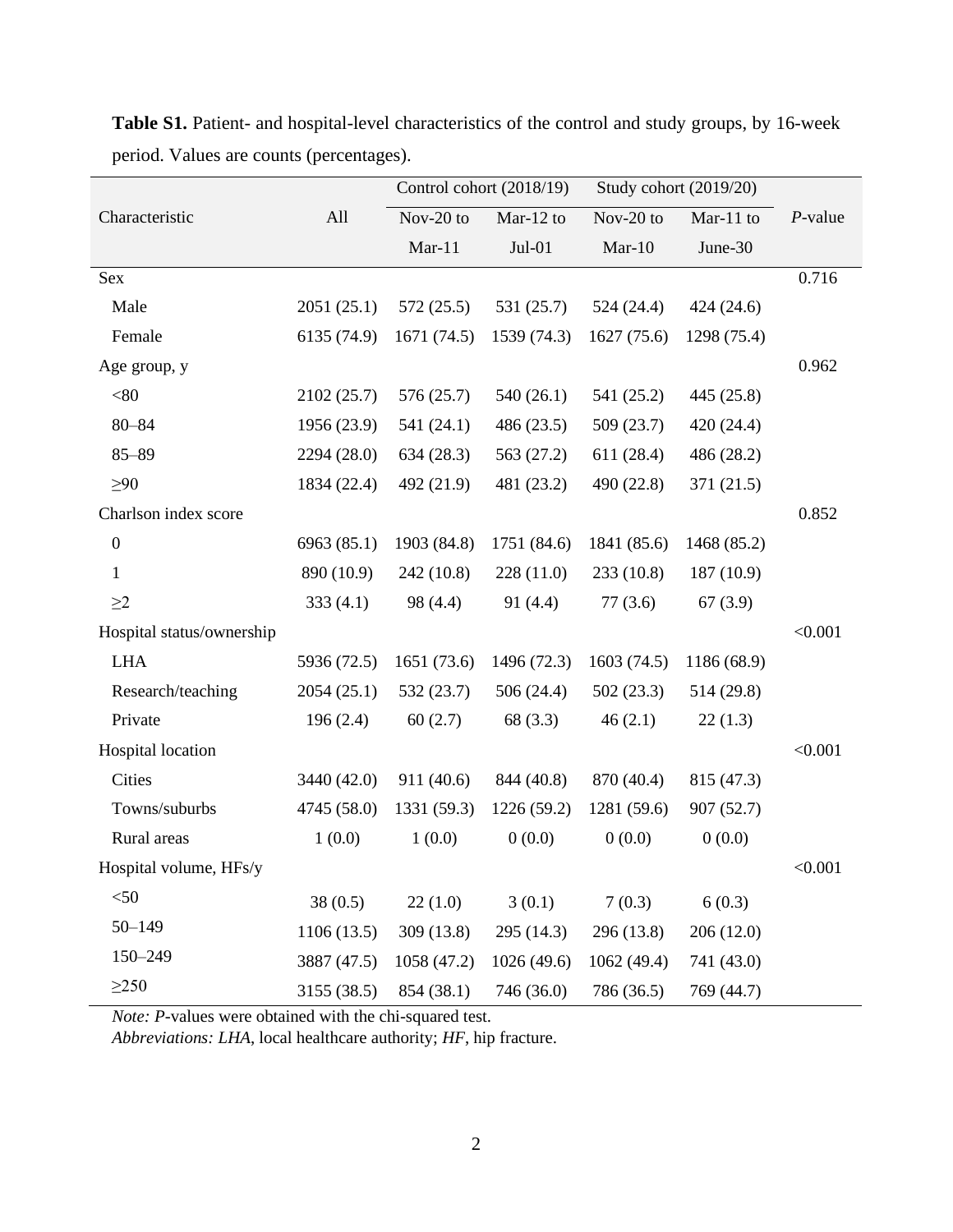**Figure S1.** Sex-, age- and comorbidity-standardized percentages of hip-fracture surgery initiated within two days, within one day and on the same day as hospital admission in Piedmont in the 16 weeks before and after Italy's COVID-19 national quarantine. Secondary diagnoses of upper femur fracture are excluded  $(n = 198)$ .



*Note:* No significant differences were found between the pre- and post-quarantine period on multivariable logistic regression analysis (two days: *P*-value = 0.707; one day: *P*-value = 0.586; same day:  $P$ -value = 0.463).